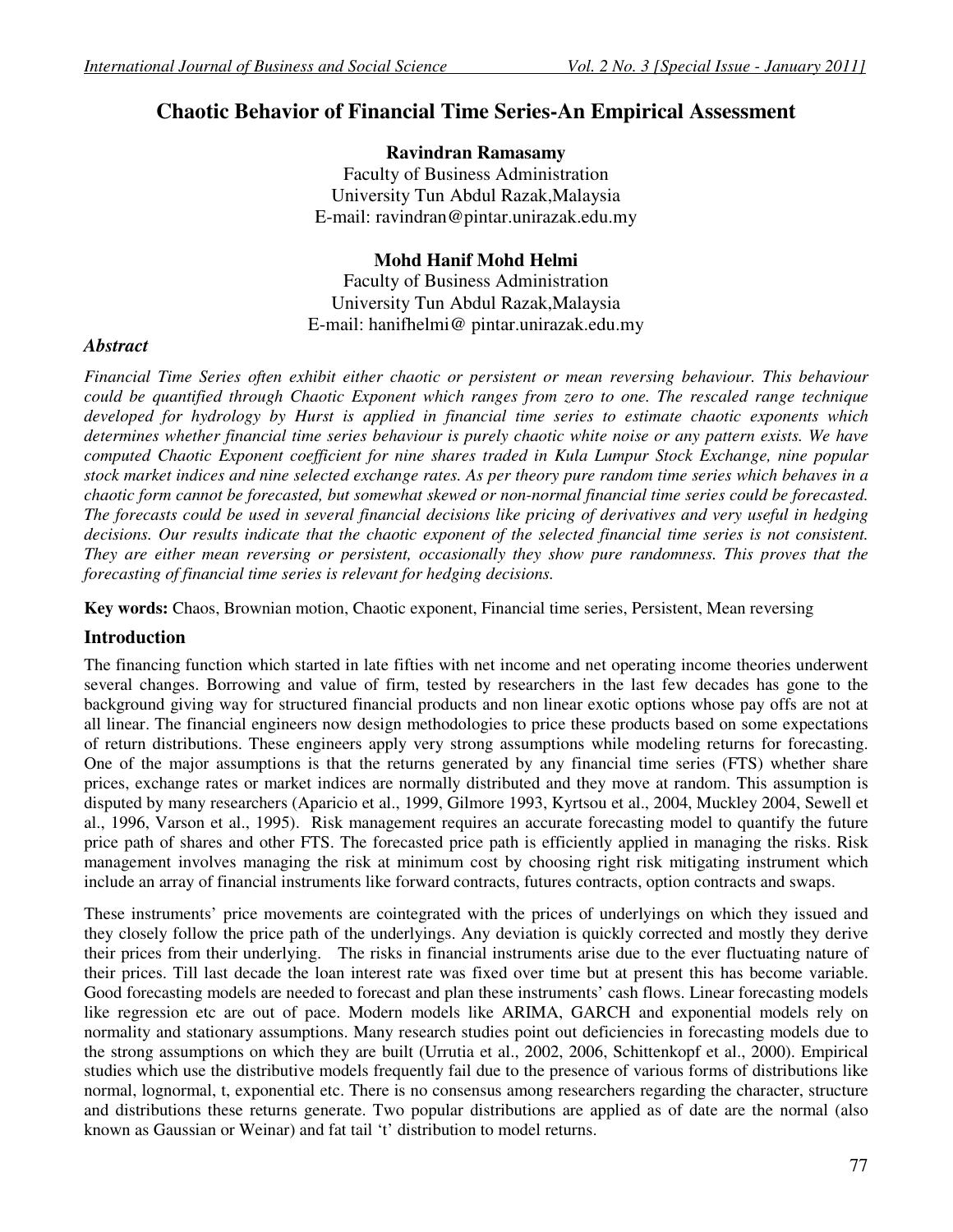Lognormal distribution has become highly popular over the other distributions in modern financial engineering as the returns show non normality, nonlinearity and geometric growth characters (Baillie, 1989). After the arrival of Black Scholes model of option pricing the lognormal distribution has taken a center stage in financial engineering. Modeling of random movements in pollen particles started in 1820s by Brown and followed by Einstein and established by Weiner.

## *Brownian Motion*

Brown a botanist studied the pollen particles movement suspended on water. He came to the conclusion that the pollen particles move randomly due to the innumerable bombardment of water molecules on it. Similar analogy is given for financial time series returns. Innumerable small trading transactions hit the prices constantly and hence the prices move randomly (Mouck, 1998). Brownian motion is purely random and any movement in time is purely stochastic and it does not depend on the previous motions or directions (Kyrtsou, 2004, Small, 2003). It is like dice throw in snake ladder game where the second throw's outcome does not depend on the first throw's result. The spaces are identically distributed in the dice. The distribution is Gaussian (normal) and the outcomes are purely random and there is no pattern. Similar analogy is applied in financial time series (FTS). The share prices, share market indices, interest rates and the exchange rates' generate returns which move at random and any movement in time is purely stochastic and it does not depend on the previous motions and there is no memory. Whatever oscillations noticed is pure white noise and no property, pattern or trend could be observed.

According to Markove process the past FTS returns cannot be used to predict the future returns or prices in any meaningful way as the FTS returns have no memory (Barkoulas, 1999, Cheung, Y.W. 1993, Lo A.W. 1991). The next price or return depends only on the previous value and not on earlier values. The above opinions are disputed by several researchers and they point out the FTS returns are not exactly Gaussian. These FTS returns show persistence behaviour (meaning that an increase in return is followed by a series of increases in return and vice versa). Some FTS returns show anti persistence or mean reversing behaviour (an increase in return will be followed by a series of decrease in returns). Many earlier research studies have pointed out that the FTS returns exhibit fat tails through serial correlations and run tests. The skewness and kurtosis measures are also utilised to support their view (Claire 2001, Fox 1986, Robinson 1995). They argue since the FTS returns are not exactly Gaussian therefore the prediction and forecasting models are relevant. They point out chartist approach and the derivative pricing etc to strengthen their argument. The Black and Scholes model and most of the modern financial asset price forecasting models assume Brownian motion and Weiner process in FTS returns and the returns of these FTS returns are normally distributed. Based on these strong assumptions the option premiums are calculated and the hedging decisions are made by the financial analysts, speculators and arbitrageurs.

## *Significance*

It is therefore interesting to test what is the real position of FTS returns generated by shares, indices and exchange rates etc. The objective of this paper is to assess whether the FTS returns are purely white noise or any property or pattern exist. If shocks are pure white noise all forecasting models will become useless. We have attempted to assess whether the FTS returns show randomness or otherwise.Our argument goes in the following lines. The FTS returns will exhibit some pattern in the past and the same pattern or behavior will tend to continue in the future. All of a sudden FTS returns will not show altogether a new pattern unless there is an external random exogenous natural event or a disaster. The process of change will be gradual and mostly dependent on the nature of information which is disseminated. These patterns were assessed in the past by serial autocorrelations and run tests. The chaotic exponent (CE) is a new arrival in this domain to quantify the randomness or otherwise present in FTS returns (Kang 2004).The remaining part of this paper is organized into four sections. Section two explains the statistical background and section three explains the methodology adopted in this paper. The final section interprets the results and concludes the paper.

## *Chaotic Exponent (CE)*

CE was originally applied in studying the river Nile's water flow pattern and now the same technique is applied in many branches of science including finance. The stochastic process (Brownian motion / Weiner process) present in FTS returns is quantified in CE. This exponent is computed by rescaled range (RSR) technique (Booth 1982). This method applies the natural log-time as independent variable and natural log-FTS returns as dependent variable in power law framework to compute the CE either through regression or through loglog plot.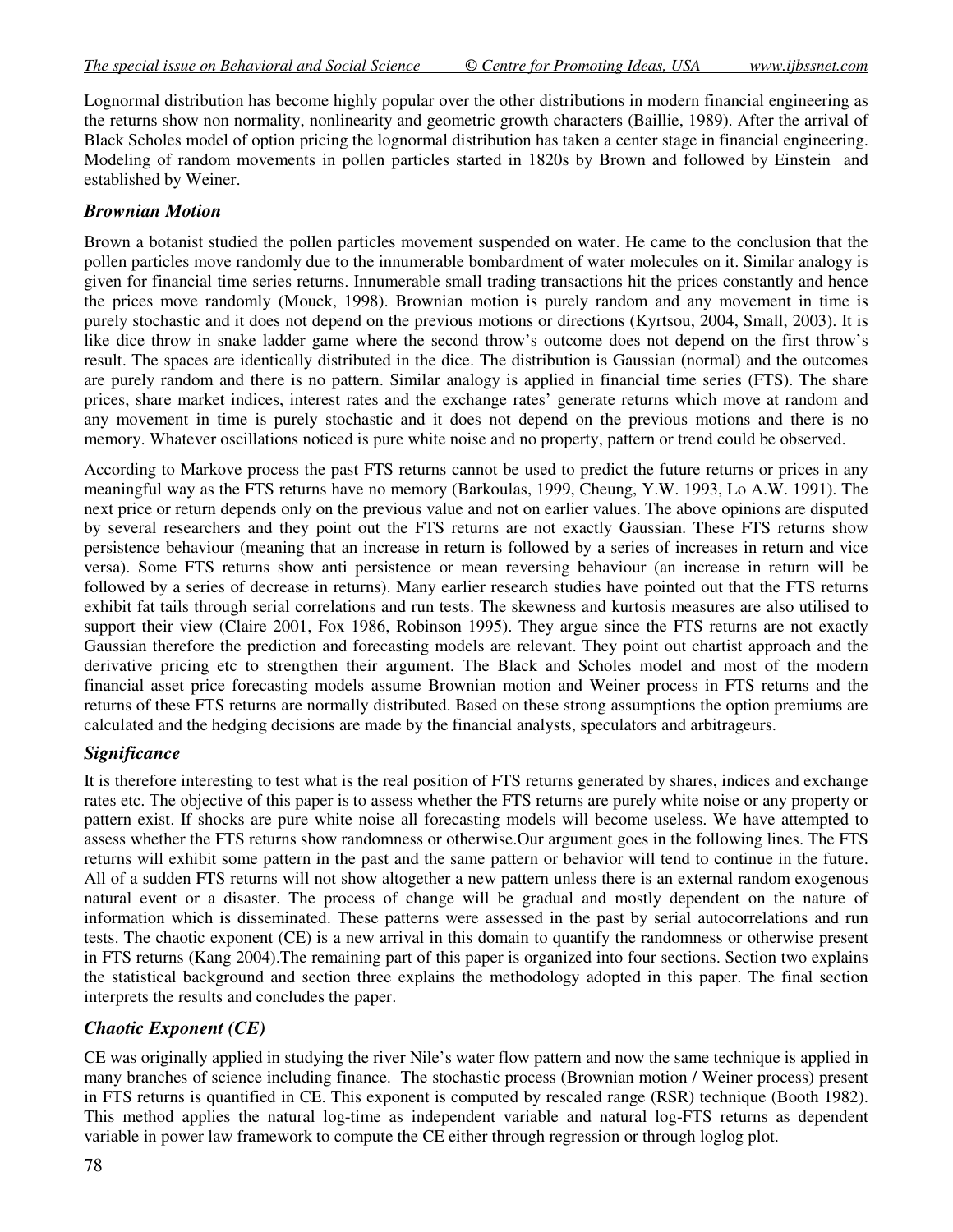The CE value lies in the range of  $0 < C < 1$ . An exponent in the range of 0.45 to 0.55 is interpreted as a pure stochastic random movement and whatever fluctuations noticed in FTS returns are a pure white noise and there is no trend or pattern. In other words it is a pure Brownian motion and exhibits a Gaussian distribution. Planning, forecasting, hedging and controlling are meaningless when the FTS returns are a pure white noise. If the CE is less than 0.45, it is interpreted as anti-persistence which means a price fall will be in all probabilities will follow price increases for sometime in the future. Technically it is described as mean reversing process. CE of more than 0.55 indicates persistence behaviour meaning a price increase will be followed by a few price increases in all probabilities and vice versa for sometime in the near future.

#### *Methodology*

The prices pertaining to share, indices and exchange rates are provided in the column vector form,  $P_i$  to calculate the CE where  $i = 1, 2, \ldots$  N. N is the length of the vector. Financial literature is skeptical about the above vector of FTS because the FTS prices are non stationary meaning that they have no stable mean and variance. Hence the FTS prices are detrended to get returns as these returns are stable in mean and variance. Therefore the returns are important than the FTS prices in modeling. The change in prices is the returns and they are computed in several ways but all show almost similar results.

$$
r_{t-1,t} = p_t - p_{t-1} \tag{1}
$$

$$
r_{t-1,t} = pure \ returns
$$
  

$$
r_{t-1,t} = \frac{p_t}{p_{t-1}} - 1
$$
 (2)

 $r_{t-1,t}$  = *relative returns* 

 $r_{t-1,t} = \ln p_t - \ln p_{t-1}$  (3)

$$
r_{t-1,t} = geometric \ returns
$$

where  $p = Price$ ,  $t = Time$  in days,  $ln = Natural logarithm$ 

From the vector of share returns the mean and standard deviation are computed as follows.

$$
\zeta = \frac{1}{n} \sum_{i=1}^{n} r_i
$$
\n
$$
\sigma = \sqrt{\frac{1}{n} \sum_{i=1}^{n} (r_i - \zeta)^2}
$$
\n(4)

Where  $\zeta$  = mean returns,  $\sigma$  = standard deviation of returns, n = number of returns

FTS return deviations are computed with the above mean

 $d_i = r_i - \zeta$  (6)

#### Where,  $d = deviation(shock)$

The individual deviations (shocks) are added consecutively to get cumulative deviations vector whose values will show the cumulative noise present in FTS at every stage. Both positive and negative shocks are added to get cumulative vector of deviations.

$$
cd1 = d1
$$
  
\n
$$
cd2 = cd1+d2
$$
  
\n
$$
cd3 = cd2+d3
$$
  
\n
$$
cdn = cdn-1+dn
$$
 (7)  
\nwhere, cd<sub>n</sub> = cumulative deviations

The cumulative return vector will not grow continuously as there are positive and negative returns. In the case of more positive returns the cumulative returns will grow and vice versa. If the returns are distributed evenly between positive and negative then the cumulative returns will be stagnant.

#### *Rescaled Range (RSR)*

From the vector of cumulative deviations, a range is computed by subtracting the minimum of the cumulative deviation from the maximum. Then this range is divided by the standard deviation to get the rescaled range.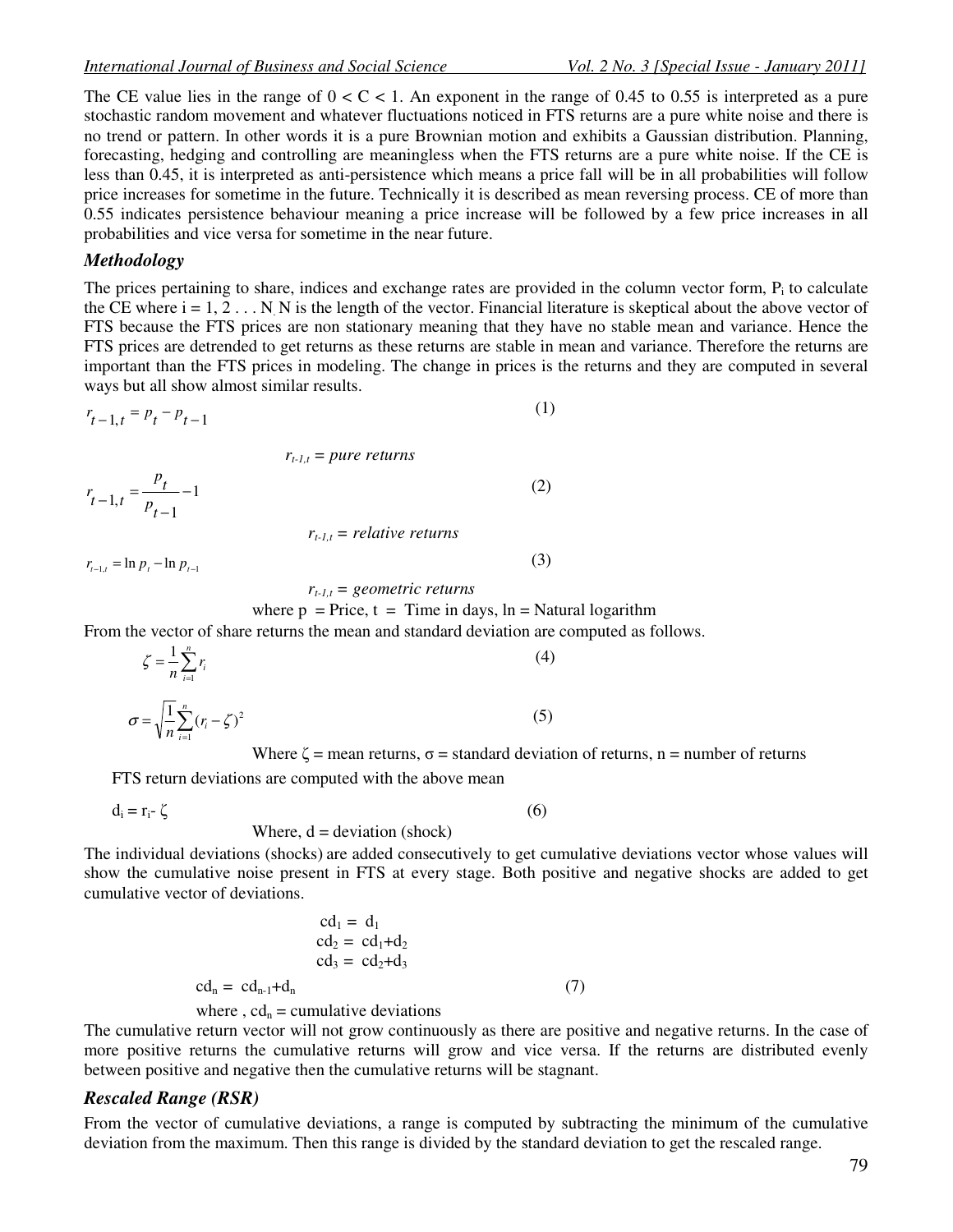$$
RSR_1 = \frac{[cd_{\text{max}} - cd_{\text{min}}]}{\sigma_1}
$$
 (8)

Where  $RSR$  = rescaled range

Several values are required to fit a straight line by the method of least squares and to compute the slope of a line through regression. Therefore to get more data the same cumulative deviation vector is divided into two equal halves and applying the same rescaled range procedure applied above another two rescaled ranges are computed. The average is taken as the second rescaled range.

$$
RSR_2 = \frac{\frac{[cd_{\text{max}} - cd_{\text{min}}]}{\sigma_{1/2}} + \frac{[cd_{\text{max}} - cd_{\text{min}}]}{\sigma_{1/2}}}{2}
$$
(9)

 $RSR<sub>2</sub> = (rescaled range of first half + rescaled range of the second half)/2$ 

If the number of returns is in  $2<sup>n</sup>$  then the rescaled range could be applied efficiently as the returns could be recursively scaled in equal halves. If not after some iterations it will go out of proportion. Recursively several non-overlapping segments of equal length of cumulative returns are taken and their average rescaled ranges are computed.

$$
RSR_n = \frac{\frac{[cd_{\text{max}} - cd_{\text{min}}]}{\sigma_{1/n}} + *** + \frac{[cd_{\text{max}} - cd_{\text{min}}]}{\sigma_{1/n}}}{n}
$$
(10)

After several iterations two vectors of values emerge. The first vector is the dependent variable, the rescaled range of returns and the second vector is the number of days whose returns are included in every segment. Then the logarithms of both vectors are computed.

| Column Vector 1          |                  | Column Vector 2                |               |
|--------------------------|------------------|--------------------------------|---------------|
| RSR (dependent variable) | Ln log RSR       | Days included in every segment | Ln log Days   |
|                          |                  | (independent variable)         |               |
| $RSR_1$                  | Ln $log (RSR_i)$ |                                | Ln $log(t_i)$ |
| $\ast$                   | ×                | $\ast$                         | ∗             |
| $\ast$                   |                  |                                |               |
| $^{\ast}$                |                  | $\ast$                         |               |
| $RSR_n$                  | Ln $log (RSR_n)$ | $\ast$                         | Ln $log(t_n)$ |

With the natural logarithmic vectors (RSR and t), regression coefficient is computed taking ln log rescaled range returns as the dependent variable and the ln log number of days as independent variable. The resultant regression slope coefficient is the Chaotic Exponent.

| $y = \alpha t^{\beta}$                                           | (11) |
|------------------------------------------------------------------|------|
| Ln $\log Y = \alpha + \beta \ln \log t$                          | (12) |
| Ln log (RSR) = $\alpha + \beta \ln \log(t)$                      | (13) |
| $CE = \beta$                                                     | (14) |
| $r = \alpha * t^{CE}$                                            | (15) |
| (Returns are pure white noise if $= \alpha * t^{0.45 t^{0.055}}$ |      |
| Returns are mean reversing if $= \alpha * t^{\leq 0.45}$         | (16) |
| Returns are persistent if $= \alpha * t^{>0.55}$                 |      |
|                                                                  |      |

#### **Data**

Nine shares traded in Kuala Lumpur Stock Exchange (KLSE) were selected at random and their closing prices were downloaded from Yahoo finance website, for ten years from January 2000 to December 2009. There were 2450 closing prices excluding the holidays for this period of ten years. The prices relating to the last four years i.e. from January 2006 to December 2009 were considered for short-term (one year) CE calculations. For long term CE, out of 2450 prices recent 2048 prices were considered and the remaining data were discarded. This is to satisfy the  $2<sup>n</sup>$  rule of power law. The CE could be effectively calculated if the data is in the powers of two as the rescale range requires the data to be recursively divided into two equal halves.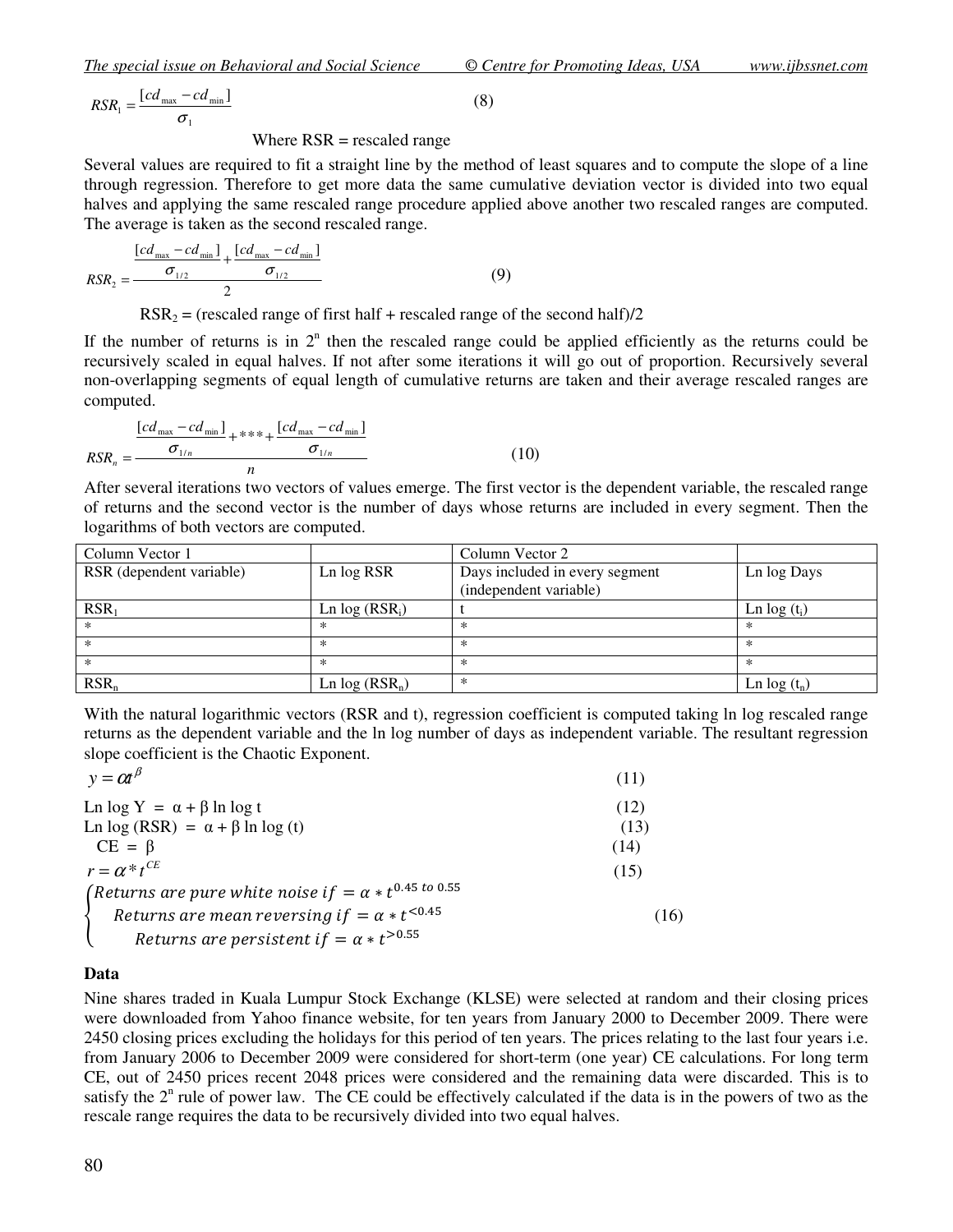#### **Share market Indices**

The stock market index is another FTS which is a weighted average price of all shares traded in a stock exchange. The unique feature of this index is that it combines all positive price movements and negative price movements in a day and hence there is a smoothing effect. The principal difference between the share price and the stock index is that the stock index is the weighted average of all shares. It represents all macro economic variables and hence there will be no company specific factor could influence it. But the individual company share price will be influenced by company specific factors. The indices of KLSE, Germany, Australia, UK, Singapore, NIKKE and US indices Dow Jones, NASDAQ and Std & Poor were downloaded from Yahoo finance and the same procedure applied for share prices is applied to calculate CE of indices.

#### **Exchange rates**

Exchange rates of nine currencies in relation to Ringgit Malaysia were downloaded from Pacific Exchange rate services web site. The currencies chosen are stronger than Ringgit meaning that for one unit of foreign currency we have to pay more than one Ringgit. The soft currencies were left out due to their larger volatility and instability. The US dollar was omitted because the US dollar was pegged to Ringgit at RM 3.80 till July 2005 and after depegged. The USD exchange rate therefore gives non continuous extreme data is an outlier hence omitted from analysis. To calculate CE for exchange rates the same procedure adopted in shares and indices is applied here. The main difference between share price and the exchange rates is the countries involved. Share price movements are influenced by company specific factors and country specific factors, the indices are influenced only by macro economic factors pertaining to the specific country but foreign exchange rates are sensitive to the relative macro economic variables of host and home countries (Diebold 1990). Therefore the CEs of indices and exchange rates will be more consistent and normally distributed when compared with share prices.

#### **Results and Discussion**

The long-term CEs and short-term CEs have been computed by using the specific years' closing prices data. The selected shares' CEs are given below.

| Company         | 2006      | 2007      | 2008      | 2009      | 10 years  |
|-----------------|-----------|-----------|-----------|-----------|-----------|
| <b>OSK</b>      | $0.443**$ | $0.677*$  | $0.390**$ | 0.527     | $0.723*$  |
| BERJAYA TOTO    | $0.558*$  | $0.601*$  | 0.538     | $0.272**$ | $0.686*$  |
| <b>IOIPROP</b>  | $0.345**$ | $0.569*$  | 0.497     | $0.376**$ | $0.613*$  |
| <b>OYL</b>      | 0.489     | $0.674*$  | 0.512     | $0.404**$ | $0.560*$  |
| <b>YTLPOWER</b> | $0.594*$  | $0.332**$ | $0.412**$ | $0.587*$  | 0.543     |
| <b>IOI PROP</b> | $0.284**$ | $0.442**$ | $0.183**$ | $0.597*$  | 0.503     |
| ANN JOO         | $0.263**$ | 0.521     | $0.416**$ | $0.781*$  | 0.471     |
| <b>TYLCORP</b>  | $0.418**$ | $0.580*$  | $0.233**$ | $0.201**$ | $0.431**$ |
| JASA TIASA      | $0.290**$ | $0.344**$ | $0.629*$  | $0.743*$  | $0.425**$ |

Table 1. Chaotic Exponents of selected shares

\* CEs more than 0.55 indicate persistent behaviour

\*\* CEs less than 0.45 indicate anti-persistent behaviour

CEs between 0.45 and 0.55 indicate stochastic behaviour

The long-term CEs for different companies are sorted in descending order. Four companies show persistent behaviour, three companies show stochastic behaviour and two companies exhibit anti-persistent behaviour. Among the share CEs there is no uniformity in the long run. If we look short-term CEs same mixed pattern is observed. In 2006 six companies show anti-persistent behaviour, two companies show persistent behaviour. Only one company show random behaviour. Similar mixed pattern could be seen in 2007, 2008 and 2009. When we compare the results company-wise the same inconsistent behaviour is observed. None of the companies show uniform behaviour. IOI properties and TYL corporation show anti-persistent behaviour in three years. All other companies show mixed patterns over the years. These results imply two things. Firstly, the share returns are not truly random as they do not show any consistency either in the short-run or in the long-run. As pointed out by earlier researchers through different statistical tests that the share returns do not exhibit pure normality. There is fat tail, skewness and kurtosis which make the forecasting relevant. The chartist approach also advocates that the share returns are not absolutely normally distributed. Secondly, the market is not so efficient because most of the company share prices either show persistent or anti-persistent behaviour. Hence forecasting and hedging are relevant in KLSE.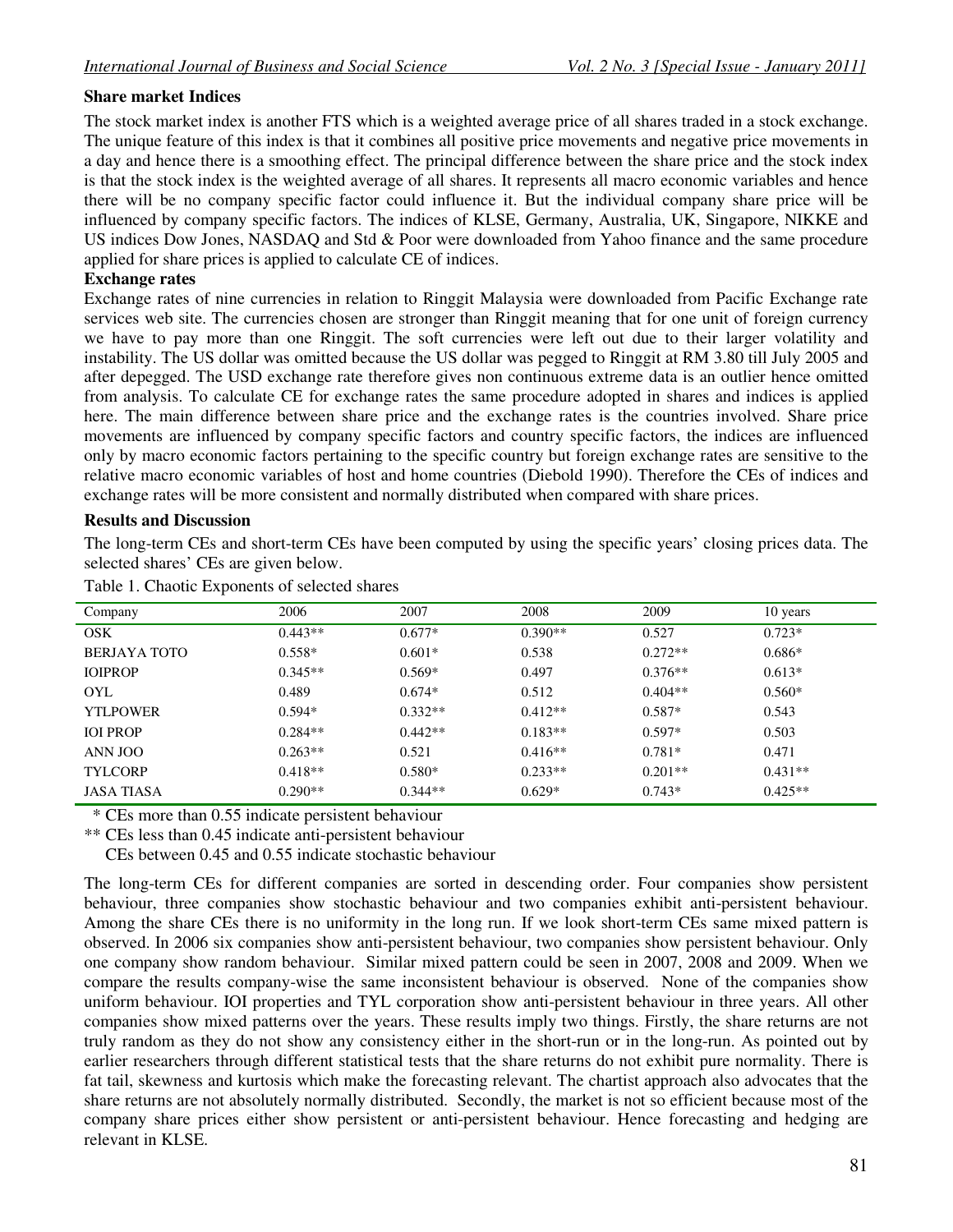*The special issue on Behavioral and Social Science © Centre for Promoting Ideas, USA www.ijbssnet.com*  $T_{\rm eff}$   $\sim$   $\Omega_{\rm eff}$   $\sim$   $\Omega_{\rm eff}$   $\sim$   $\Omega_{\rm eff}$  in  $\Omega_{\rm eff}$  in directed in directed in  $\Omega_{\rm eff}$ 

| <b>Table 2. Chaotic Exponents of selected indices</b> |           |           |           |           |           |  |
|-------------------------------------------------------|-----------|-----------|-----------|-----------|-----------|--|
| Indices                                               | 2006      | 2007      | 2008      | 2009      | 10 years  |  |
| <b>KLSE</b>                                           | $0.439**$ | $0.726*$  | $0.724*$  | 0.548     | $0.605*$  |  |
| Australia                                             | $0.639*$  | $0.596*$  | $0.575*$  | $0.196**$ | $0.567*$  |  |
| Germany                                               | $0.614*$  | $0.421**$ | $0.553*$  | $0.429**$ | 0.530     |  |
| <b>NASDAQ</b>                                         | $0.574*$  | $0.428**$ | 0.48      | $0.445**$ | 0.515     |  |
| Singapore                                             | $0.392**$ | 0.524     | $0.412**$ | $0.606*$  | 0.494     |  |
| <b>NIKKE</b>                                          | $0.738*$  | $0.336**$ | $0.400**$ | 0.493     | 0.472     |  |
| Std & Poor                                            | $0.449**$ | $0.331**$ | 0.533     | $0.414**$ | $0.446**$ |  |
| UK.                                                   | $0.563*$  | $0.344**$ | $0.435**$ | $0.236**$ | $0.409**$ |  |
| Dow Jones                                             | $0.318**$ | $0.294**$ | 0.532     | $0.414**$ | $0.402**$ |  |

\* CEs more than 0.55 indicate persistent behaviour

\*\* CEs less than 0.45 indicate anti-persistent behaviour CEs between 0.45 and 0.55 indicate stochastic behaviour

The long term CEs for different indices have been sorted in the descending order and reported. KLSE and Australian indices show persistent behaviour, Std & poor, UK and Dow Jones indices show anti-persistent behaviour and the remaining indices exhibit stochastic behaviour. Short term indices also show inconsistency. Out of 36 short-term CEs calculated over a four year period 11 times the indices show persistent behaviour, 19 times anti-persistent behaviour and six times stochastic behaviour. Short-term country wise analysis show anti persistent behaviour for Dow, UK and Std & Poor. Even in these indices one year index is not anti persistent. KLSE, Germany, Singapore NASDAQ and NIKKE show mixed CEs. Australia shows persistent behaviour. Contrary to our expectations even the indices show mixed pattern. It implies that even weighted average of prices (indices) in the stock market do not remove the random behaviour. Even the advanced countries' stock market indices do not show consistent behaviour. The indices also behave like shares and there is no uniqueness in indices.

Table 3. Chaotic Exponents of selected exchange rates

| Currency   | 2006      | 2007      | 2008      | 2009      | 10 years  |
|------------|-----------|-----------|-----------|-----------|-----------|
| <b>KRW</b> | $0.642*$  | $0.605*$  | 0.483     | 0.503     | $0.582*$  |
| NZD        | $0.634*$  | $0.612*$  | $0.363**$ | $0.415**$ | 0.544     |
| <b>GBP</b> | 0.455     | $0.617*$  | $0.416**$ | 0.522     | 0.501     |
| <b>EUR</b> | $0.562*$  | 0.530     | $0.376**$ | $0.283**$ | 0.460     |
| <b>JPY</b> | 0.454     | $0.358**$ | $0.444**$ | 0.454     | 0.458     |
| <b>CHF</b> | 0.538     | 0.513     | $0.371**$ | $0.345**$ | $0.430**$ |
| <b>CAD</b> | $0.310**$ | 0.491     | 0.455     | 0.456     | $0.428**$ |
| <b>AUD</b> | $0.437**$ | $0.598*$  | $0.427**$ | $0.205**$ | $0.411**$ |
| <b>MXN</b> | $0.602*$  | $0.417**$ | $0.174**$ | 0.455     | $0.365**$ |

\* CEs more than 0.55 indicate persistent behaviour

\*\* CEs less than 0.45 indicate anti-persistent behaviour

CEs between 0.45 and 0.55 indicate stochastic behaviour

The CEs of exchange rates also behave similar to shares and indices. More anti persistent behaviour could be seen over the years. Out of 36 indices in total 15 indices show anti persistent behaviour in the study period. Eight indices show persistent behaviour and 13 exchange rates show stochastic behaviour. The long-run CEs results are also mixed. Four exchange rates show anti-persistent behaviour, one persistent behaviour and another four currencies show stochastic behaviour. Currency wise analysis results also show anti-persistent behaviour by Australian Dollar, stochastic behaviour by Canadian Dollar and the other currencies show a mixed pattern. Since 23 CEs are not stochastic we could confirm even the exchange rate market is not purely Brownian meaning that the distributions are not purely normal. It may be somewhat skewed and may be with fat tails.

#### **Conclusion**

The financial time series of different categories show different chaotic exponents and they are not consistent. Both the short-term and long-term chaotic exponents show mixed pattern and they are not consistently close to 0.5 as expected by efficient market theory. Majority of FTS returns show either persistent or anti-persistent behaviour, only a few FTS returns show stochastic behaviour. This clearly shows that there is non randomness and fat tails in FTS and hence the forecasting and hedging decisions are relevant.